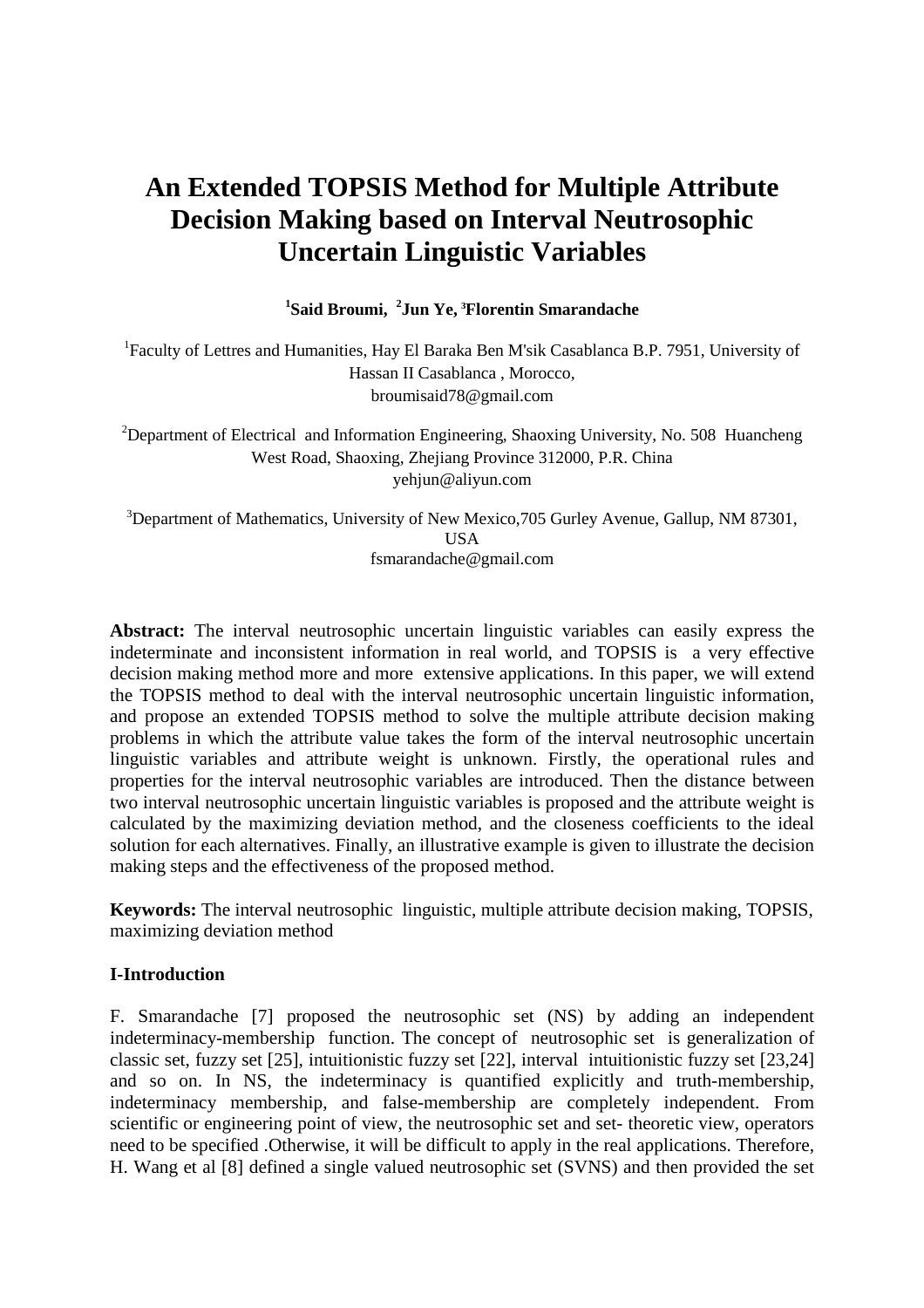theoretic operations and various properties of single valued neutrosophic sets. Furthermore, H. Wang et al.[9] proposed the set theoretic operations on an instance of neutrosophic set called interval valued neutrosophic set (IVNS) which is more flexible and practical than NS. The works on neutrosophic set (NS) and interval valued neutrosophic set (IVNS), in theories and application have been progressing rapidly (e.g, [1,2,4,6,7,8,9,10,11,12,13,14,15,16,17, ,18,19,20,21,27,28, 29,30, 31,32,33,35,36,37,38,39,40,41,42,43,44,45,46,47,48,53].

Multiple attribute decision making (MADM) problem are of importance in most kinds of fields such as engineering, economics, and management. In many situations decision makers have incomplete , indeterminate and inconsistent information about alternatives with respect to attributes. It is well known that the conventional and fuzzy or intuitionistic fuzzy decision making analysis [26, 50, 51,] using different techniques tools have been found to be inadequate to handle indeterminate an inconsistent data. So, Recently, neutrosophic multicriteria decision making problems have been proposed to deal with such situation.

TOPSIS (Technique for Order Performance by Similarity to Ideal Solution) method, initially introduced by C. L. Hwang and Yoon [3], is a widely used method for dealing with MADM problems, which focuses on choosing the alternative with the shortest distance from the positive ideal solution (PIS) and the farthest distance from the negative ideal solution (NIS). The traditional TOPSIS is only used to solve the decision making problems with crisp numbers, and many extended TOPSIS were proposed to deal with fuzzy information. Z. Yue [55] extended TOPSIS to deal with interval numbers, G. Lee et al.[5] extend TOPSIS to deal wit fuzzy numbers, P. D. Liu and Su [34], Y. Q. Wei and Liu [49] extended TOPSIS to linguistic information environments, Recently, Z. Zhang and C. Wu [53] proposed the single valued neutrosophic or interval neutrosophic TOPSIS method to calculate the relative closeness coefficient of each alternative to the single valued neutrosophic or interval neutrosophic positive ideal solution, based on which the considered alternatives are ranked and then the most desirable one is selected. P. Biswas et al. [32] introduced single –valued neutrosophic multiple attribute decision making problem with incompletely known or completely unknown attribute weight information based on modified GRA.

Based on the linguistic variable and the concept of interval neutrosophic sets, J. Ye [19] defined interval neutrosophic linguistic variable, as well as its operation principles, and developed some new aggregation operators for the interval neutrosophic linguistic information, including interval neutrosophic linguistic arithmetic weighted average (INLAWA) operator, linguistic geometric weighted average(INLGWA) operator and discuss some properties. Furthermore, he proposed the decision making method for multiple attribute decision making (MADM) problems with an illustrated example to show the process of decision making and the effectiveness of the proposed method. In order to process incomplete, indeterminate and inconsistent information more efficiency and precisely J. Ye [20] further proposed the interval neutrosophic uncertain linguistic variables by combining uncertain linguistic variables and interval neutrosophic sets, and proposed the operational rules, score function , accuracy functions ,and certainty function of interval neutrosophic uncertain linguistic variables. Then the interval neutrosophic uncertain linguistic weighted arithmetic averaging (INULWAA) and the interval neutrosophic uncertain linguistic weighted arithmetic averaging (INULWGA) operator are developed, and a multiple attribute decision method with interval neutrosphic uncertain linguistic information was developed.

To do so, the remainder of this paper is set out as follows. Section 2 briefly recall some basic concepts of neutrosphic sets, single valued neutrosophic sets (SVNSs), interval neutrosophic sets(INSs), interval neutrosophic linguistic variables and interval neutrosophic uncertain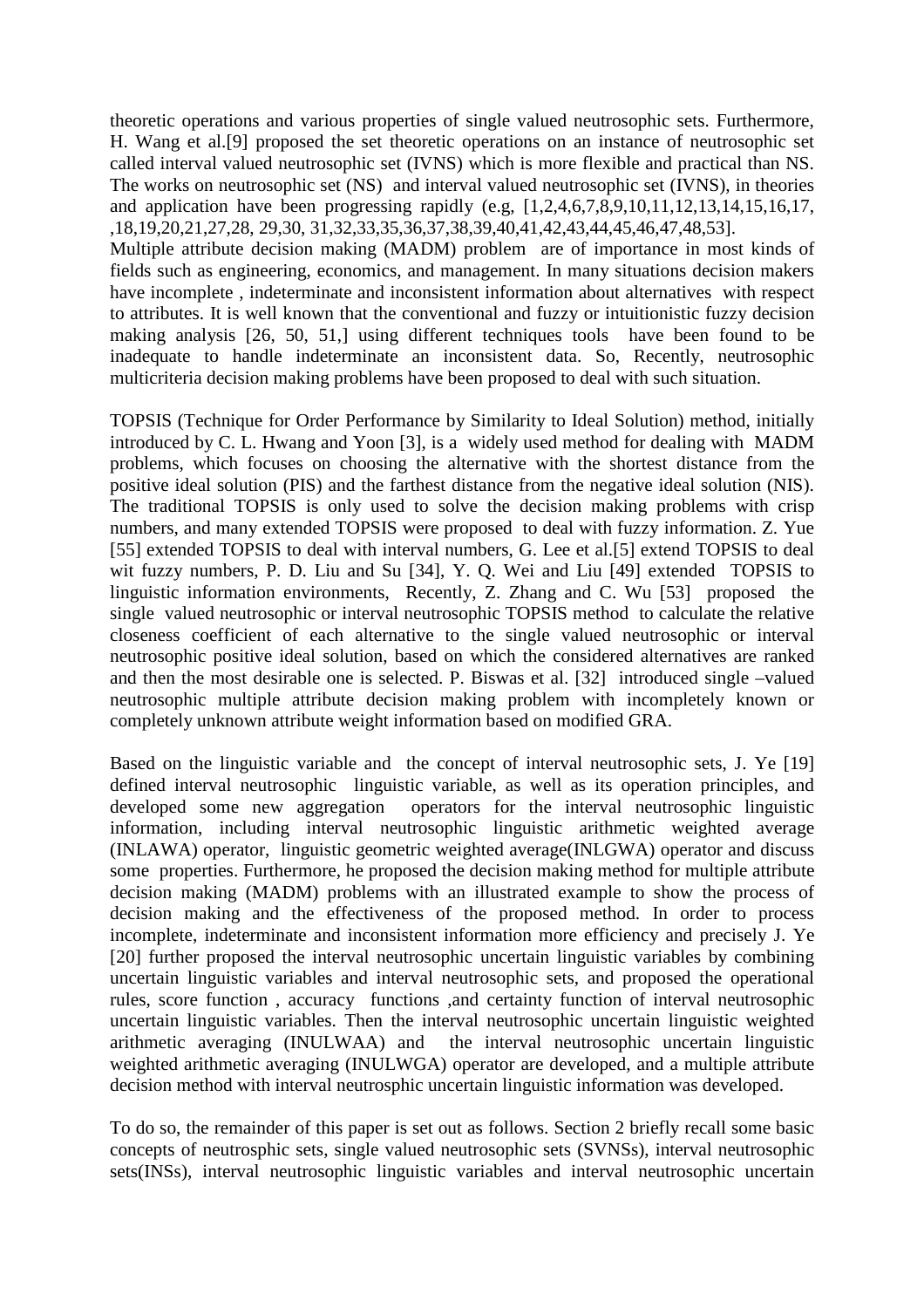linguistic variables. In section 3, we develop an extended TOPSIS method for the interval neutrosophic uncertain linguistic variables, In section 4, we give an application example to show the decision making steps, In section 5, a comparison with existing methods are presented. Finally, section 6 concludes the paper.

# **II-Preliminaries**

In the following, we shall introduce some basic concepts related to uncertain linguistic variables, single valued neutrosophic set, interval neutrosophic sets, interval neutrosophic uncertain linguistic sets, and interval neutrosophic uncertain linguistic set.

# *2.1 Neutrosophic sets*

# **Definition 2.1 [7]**

Let U be a universe of discourse then the neutrosophic set A is an object having the form  $A = \{ \langle x : T_A(x), I_A(x), F_A(x) \rangle, x \in X \}$ 

Where the functions  $T_A(x)$ ,  $I_A(x)$ ,  $F_A(x)$ : U→]<sup>-</sup>0,1+[define respectively the degree of membership, the degree of indeterminacy, and the degree of non-membership of the element x  $\in$  X to the set A with the condition.

$$
0 \leq \sup T_A(x) + \sup I_A(x) + \sup F_A(x) \leq 3^+.
$$
 (1)

From philosophical point of view, the neutrosophic set takes the value from real standard or non-standard subsets of ]<sup>−</sup>0,1<sup>+</sup>[. So instead of ]<sup>−</sup>0,1<sup>+</sup>[ we need to take the interval [0,1] for technical applications, because ]<sup>−</sup>0,1<sup>+</sup>[will be difficult to apply in the real applications such as in scientific and engineering problems.

# *2.2 Single valued Neutrosophic Sets*

# **Definition 2.2 [8]**

Let X be an universe of discourse, then the neutrosophic set A is an object having the form  $A = \{ \langle x : T_A(x), I_A(x), F_A(x) \rangle, x \in X \}$ 

where the functions  $T_A(x)$ ,  $I_A(x)$ ,  $F_A(x)$ : U→[0,1]define respectively the degree of membership , the degree of indeterminacy, and the degree of non-membership of the element  $x \in X$  to the set A with the condition.

$$
0 \le T_A(x) + I_A(x) + F_A(x) \le 3
$$
 (2)

# **Definition 2.3 [8 ]**

 A single valued neutrosophic set A is contained in another single valued neutrosophic set B i.e.  $A \subseteq B$  if  $\forall x \in U$ ,  $T_A(x) \le T_B(x)$ ,  $I_A(x) \ge I_B(x)$ ,  $F_A(x) \ge F_B(x)$ . **(3) 2.3 Interval Neutrosophic Sets** 

# **Definition 2.4[9]**

Let  $X$  be a space of points (objects) with generic elements in  $X$  denoted by  $X$ . An interval valued neutrosophic set (for short IVNS) A in X is characterized by truth-membership function  $T_A(x)$ , indeteminacy-membership function  $I_A(x)$  and falsity-membership function  $F_A(x)$ . For each point x in X, we have that  $T_A(x)$ ,  $I_A(x)$ ,  $F_A(x) \subseteq [0,1]$ . For two IVNS,  $A_{IVNS} = \{ \langle x, [T_A^L(x), T_A^U(x)], [I_A^L(x), I_A^U(x)] , [F_A^L(x), F_A^U(x)] \rangle | x \in X \}$  (4) And  $B_{\text{IVNS}} = \{ \langle x, [T_{\text{B}}^{\text{L}}(x), T_{\text{B}}^{\text{U}}(x)], [I_{\text{B}}^{\text{L}}(x), I_{\text{B}}^{\text{U}}(x)] , [F_{\text{B}}^{\text{L}}(x), F_{\text{B}}^{\text{U}}(x)] \rangle \mid x \in X \}$  the two relations are defined as follows:

(1)  $A_{IVNS} \subseteq B_{IVNS}$  If and only if  $T_A^L(x) \le T_B^L(x)$ ,  $T_A^U(x) \le T_B^U(x)$ ,  $I_A^L(x) \ge I_B^L(x)$ ,  $I_A^U(x) \ge$  $I_B^0(x)$ ,  $F_A^L(x) \ge F_B^L(x)$ ,  $F_A^0(x) \ge F_B^0(x)$  $(2)A<sub>IVNS</sub> = B<sub>IVNS</sub>$  if and only if ,  $T_A(x) = T_B(x)$ ,  $I_A(x) = I_B(x)$ ,  $F_A(x) = F_B(x)$  for any  $x \in X$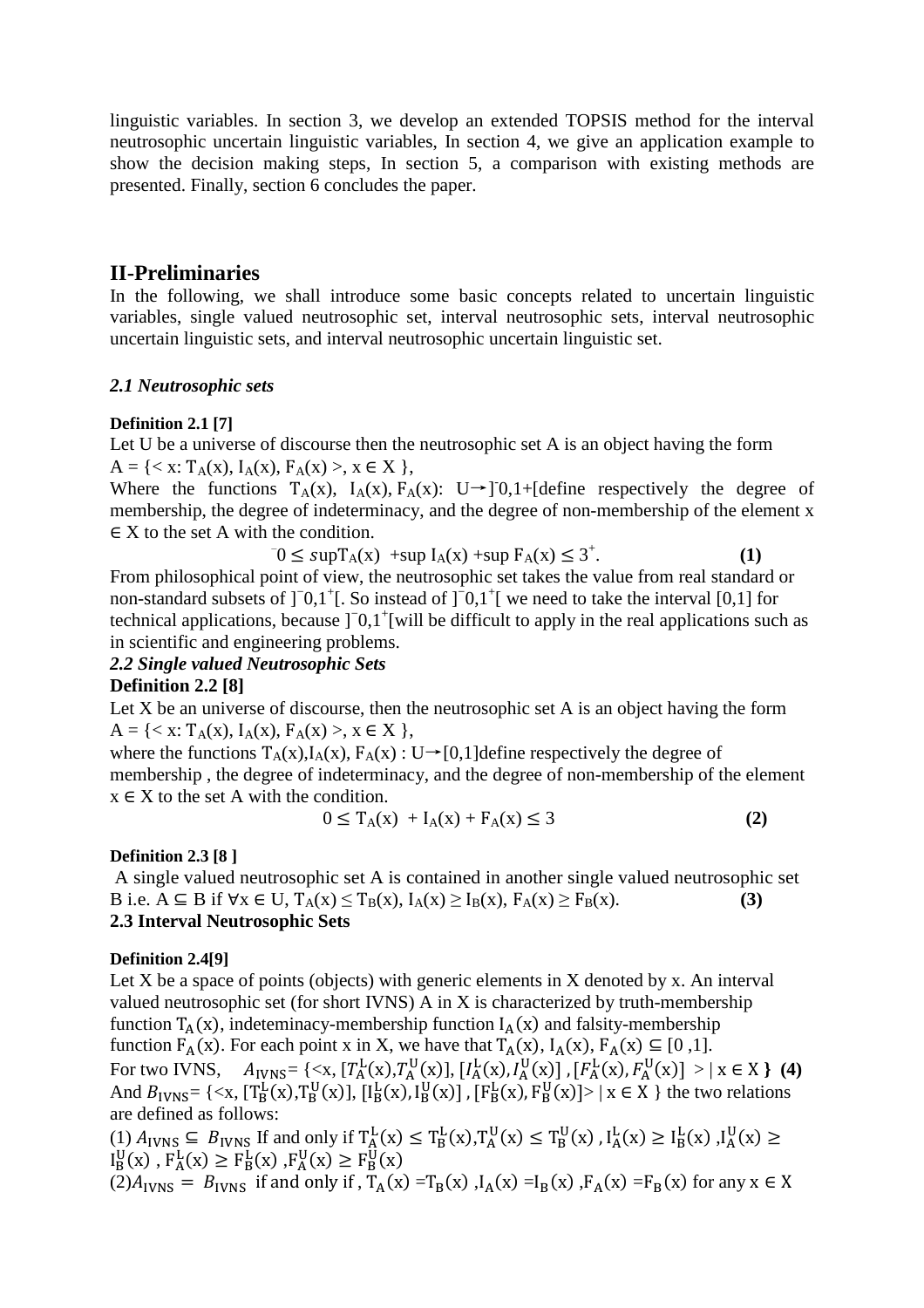The complement of  $A_{IVNS}$  is denoted by  $A_{IVNS}^0$  and is defined by  $A_{IVNS}^0 = \{ \langle x, [F_A^L(x), F_A^U(x)] \rangle, [1 - I_A^U(x), 1 - I_A^L(x)] , [T_A^L(x), T_A^U(x)] \mid x \in X \}$ 

A∩B ={ <x , [min(T<sub>A</sub>(x),T<sub>B</sub>(x)), min(T<sub>A</sub>(x),T<sub>B</sub>(x))], [max(I<sub>A</sub>(x),I<sub>B</sub>(x)),  $\max(I_A^U(x), I_B^U(x)]$ ,  $[\max(F_A^L(x), F_B^L(x)), \max(F(x), F_B^U(x))] >: x \in X$ A∪B ={ <x, [max(T<sub>A</sub><sup>L</sup>(x),T<sub>B</sub><sup>L</sup>(x)), max(T<sub>A</sub><sup>U</sup>(x),T<sub>B</sub><sup>U</sup>(x))], [min(I<sub>A</sub><sup>L</sup>(x),I<sub>B</sub><sup>L</sup>(x)),  $\min(I_A^0(x), I_B^0(x)]$ ,  $[\min(F_A^L(x), F_B^L(x)), \min(F_A^0(x), F_B^0(x))] >: x \in X$ 

### **2.4 Uncertain linguistic variable.**

A linguistic set is defined as a finite and completely ordered discreet term set,  $S=(s_0, s_1,..., s_{l-1})$ , where l is the odd value. For example, when l=7, the linguistic term set S can be defined as follows:  $S = \{s_0$ (extremely low);  $s_1$ (very low);  $s_2$ (low);  $s_3$ (medium);  $s_4$ (high);  $s_5$ (very high);  $s_6$ (extermley high)}

**Definition 2.5.** Suppose  $\tilde{s} = [s_a, s_b]$ , where  $s_a, s_b \in \tilde{S}$  with a  $\leq$  b are the lower limit and the upper limit of  $S$ , respectively. Then  $\tilde{s}$  is called an uncertain linguitic varaible.

**Definition 2.6.** Suppose  $\tilde{s}_1 = [s_{a_1}, s_{b_1}]$  and  $\tilde{s}_2 = [s_{a_2}, s_{b_2}]$  are two uncertain linguistic variable , then the distance between  $\tilde{s}_1$  and  $\tilde{s}_2$  is defined as follows.

$$
d\left(\tilde{s}_1, \tilde{s}_2\right) = \frac{1}{2(l-1)}\left(|a_2 - a_1| + |b_2 - b_1|\right) \tag{5}
$$

### **2.5 Interval neutrosophic linguistic set**

Based on interval neutrosophic set and linguistic variables, J. Ye [18] presented the extension form of the linguistic set, i.e, interval neutroosphic linguistic set, which is shown as follows:

**Definition 2.7 :[19]** An interval neutrosophic linguistic set A in X can be defined as A ={ $\langle x, s_{\theta(x)}, (T_A(x), I_A(x), F_A(x)) \rangle | x \in X$ } (6)

Where  $s_{\theta(x)} \in \hat{s}$ ,  $T_A(x) = [T_A^L(x), T_A^U(x)] \subseteq [0.1], I_A(x) = [I_A^L(x), I_A^U(x)] \subseteq [0.1]$ , and  $F_A(x) =$  $[F_A^L(x), F_A^U(x)] \subseteq [0.1]$  with the condition  $0 \le T_A^U(x) + T_A^U(x) + T_A^U(x) \le 3$  for any  $x \in X$ . The function  $T_A(x)$ ,  $I_A(x)$  and  $F_A(x)$  express, respectively, the truth-membership degree, the indeterminacy –membership degree, and the falsity-membership degree with interval values of the element x in X to the linguistic variable  $s_{\theta(x)}$ .

### **2.6 Interval neutrosophic uncertain linguistic set**

Based on interval neutrosophic set and uncertain linguistic variables, J.Ye [20] presented the extension form of the uncertain linguistic set, i.e, interval neutrosphic uncertain linguistic set, which is shown as follows:

**Definition 2.8 : [20]** An interval neutrosophic uncertain linguistic set A in X can be defined as A ={ $\langle x, [S_{\theta(x)}, S_{\theta(x)}], (T_A(x), I_A(x), F_A(x)) \rangle | x \in X$ } (7) Where  $S_{\theta(x)} \in \hat{S}$ ,  $T_A(x) = [T_A^L(x), T_A^U(x)] \subseteq [0.1], I_A(x) = [I_A^L(x), I_A^U(x)] \subseteq [0.1]$ , and  $F_A(x) =$  $[F_A^L(x), F_A^U(x)] \subseteq [0.1]$  with the condition  $0 \le T_A^U(x) + I_A^U(x) + F_A^U(x) \le 3$  for any  $x \in X$ . The function  $T_A(x)$ ,  $I_A(x)$  and  $F_A(x)$  express, respectively, the truth-membership degree, the indeterminacy –membership degree, and the falsity-membership degree with interval values of the element x in X to the uncertain linguistic variable [ $s_{\theta(x)}, s_{\theta(x)}$ ].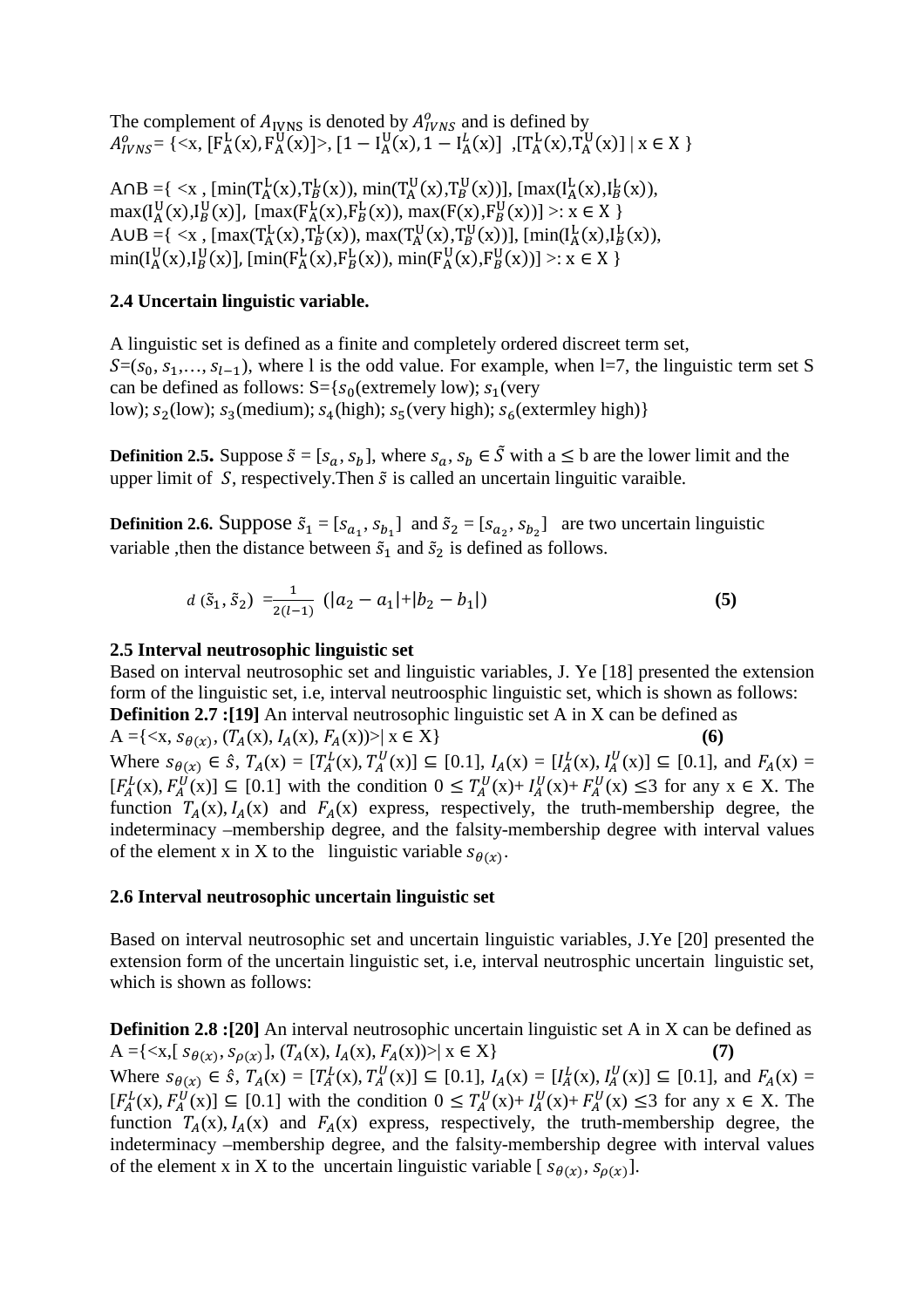**Definition 2.9** Let  $\tilde{a}_1 = \langle [s_{\theta(\tilde{a}_1)}, s_{\rho(\tilde{a}_1)}], ([T^L(\tilde{a}_1), T^U(\tilde{a}_1)], [I^L(\tilde{a}_1), I^U(\tilde{a}_1)], [F^L(\tilde{a}_1), F^U(\tilde{a}_1)] \rangle$ and  $\tilde{a}_2 = \{ \langle x, [s_{\theta(\tilde{a}_2)}, s_{\rho(\tilde{a}_2)}], ([T^L(\tilde{a}_2), T^U(\tilde{a}_2)], [I^L(\tilde{a}_2), I^U(\tilde{a}_2)], [F^L(\tilde{a}_2), F^U(\tilde{a}_2)] \rangle \}$ be two INULVs and  $\lambda \geq 0$ , then the operational laws of INULVs are defined as follows:

$$
\tilde{a}_1 \oplus \tilde{a}_2 = \langle [s_{\theta(\tilde{a}_1) + \theta(\tilde{a}_2)}, s_{\rho(\tilde{a}_1) + \rho(\tilde{a}_2)}], ([T^L(\tilde{a}_1) + T^L(\tilde{a}_2) - T^L(\tilde{a}_1) T^L(\tilde{a}_2), T^U(\tilde{a}_1) + T^U(\tilde{a}_2) - T^U(\tilde{a}_1) T^U(\tilde{a}_2) - T^U(\tilde{a}_1) T^U(\tilde{a}_2)] \rangle
$$
\n
$$
(8)
$$

 $\tilde{a}_1 \otimes \tilde{a}_2 = \langle [s_{\theta(\tilde{a}_1)} \times \theta(\tilde{a}_2)], ([T^L(\tilde{a}_1) T^L(\tilde{a}_2), T^U(\tilde{a}_1) T^U(\tilde{a}_2)], [I^L(\tilde{a}_1) + I^L(\tilde{a}_2) - I^L(\tilde{a}_1) I^L(\tilde{a}_2)],$  $I^{\mathsf{U}}(\tilde{a}_1)$ +  $I^{\mathsf{U}}(\tilde{a}_2)$ -  $I^{\mathsf{U}}(\tilde{a}_1)$   $I^{\mathsf{U}}(\tilde{a}_2)$ ],  $[F^{\mathsf{L}}(\tilde{a}_1)$ +  $F^{\mathsf{L}}(\tilde{a}_2)$  -  $F^{\mathsf{L}}(\tilde{a}_1)$  +  $F^{\mathsf{U}}(\tilde{a}_1)$  +  $F^{\mathsf{U}}(\tilde{a}_2)$  -  $F^{\mathsf{U}}(\tilde{a}_1)$  $F^U(\tilde{a}_2)$ ])>  $(\mathfrak{a}_2)]$ > (9)

$$
\lambda \tilde{a}_1 = \langle [s_{\lambda\theta(\tilde{a}_1)}, s_{\lambda\rho(\tilde{a}_1)}], ([1 - (1 - T^L(\tilde{a}_1))^{\lambda}, 1 - (1 - T^U(\tilde{a}_1))^{\lambda}], [[(I^L(\tilde{a}_1))^{\lambda}, (I^U(\tilde{a}_1))^{\lambda}], [[(F^L(\tilde{a}_1))^{\lambda}, (F^U(\tilde{a}_1))^{\lambda}] \rangle
$$

**(10)** 

$$
\tilde{a}_1^{\lambda} = \langle [s_{\theta^{\lambda}(\tilde{a}_1)}, s_{\rho^{\lambda}(\tilde{a}_1)}], ([(T^L(\tilde{a}_1))^{\lambda}, (T^U(\tilde{a}_1))^{\lambda}], [1 - (1 - I^L(\tilde{a}_1))^{\lambda}, 1 - (1 - I^U(\tilde{a}_1))^{\lambda}], [1 - (1 - F^L(\tilde{a}_1))^{\lambda}, 1 - (1 - F^U(\tilde{a}_1))^{\lambda}] \rangle
$$

 **(11)** 

Obviously, the above operational results are still INULVs.

# **III. The Extended TOPSIS for the Interval Neutrosophic Uncertain Linguistic Variables**

### **A. The description of decision making problems with interval neutrosphic uncertain linguistic information.**

For the MADM problems with interval neutrosophic uncertain variables, there are m alternatives A=  $(A_1, A_2, ..., A_m)$  which can be evaluated by n attributes C= $(C_1, C_2, ..., C_n)$  and the weight of attributes  $A_i$  is  $w_i$ , and meets the conditions  $0 \leq w_i \leq 1$ ,  $\sum_{j=1}^n w_j = 1$ . Suppose  $z_{ij}$  (i=1, 2,…, n; j=1, 2,…, m) is the evaluation values of alternative  $A_i$  with respect to attribute  $C_i$ 

And it can be represented by interval neutrosophic uncertain linguistic variable  $z_{ij}$  $\langle [x_{ij}^L, x_{ij}^U], ([T_{ij}^L, T_{ij}^U], [I_{ij}^L, I_{ij}^U], [F_{ij}^L, F_{ij}^U] \rangle$ , where  $[x_{ij}^L, x_{ij}^U]$  is the uncertain linguistic variable, and  $x_{ij}^L$ ,  $x_{ij}^U \in S$ ,  $S = (s_0, s_1, \ldots, s_{l-1}), T_{ij}^L, T_{ij}^U, I_{ij}^L, I_{ij}^U$  and  $F_{ij}^L, F_{ij}^U \in [0, 1]$  and

 $0 \leq T_{ij}^U + I_{ij}^U + F_{ij}^U \leq 3$ . Suppose attribute weight vector  $W=(w_1, w_2,..., w_n)$  is completely unknown, according to these condition, we can rank the alternatives  $(A_1, A_2, ..., A_m)$ 

#### **B. Obtain the attribute weight vector by the maximizing deviation.**

In order to obtain the attribute weight vector, we firstly define the distance between two interval neutrosophic uncertain variables.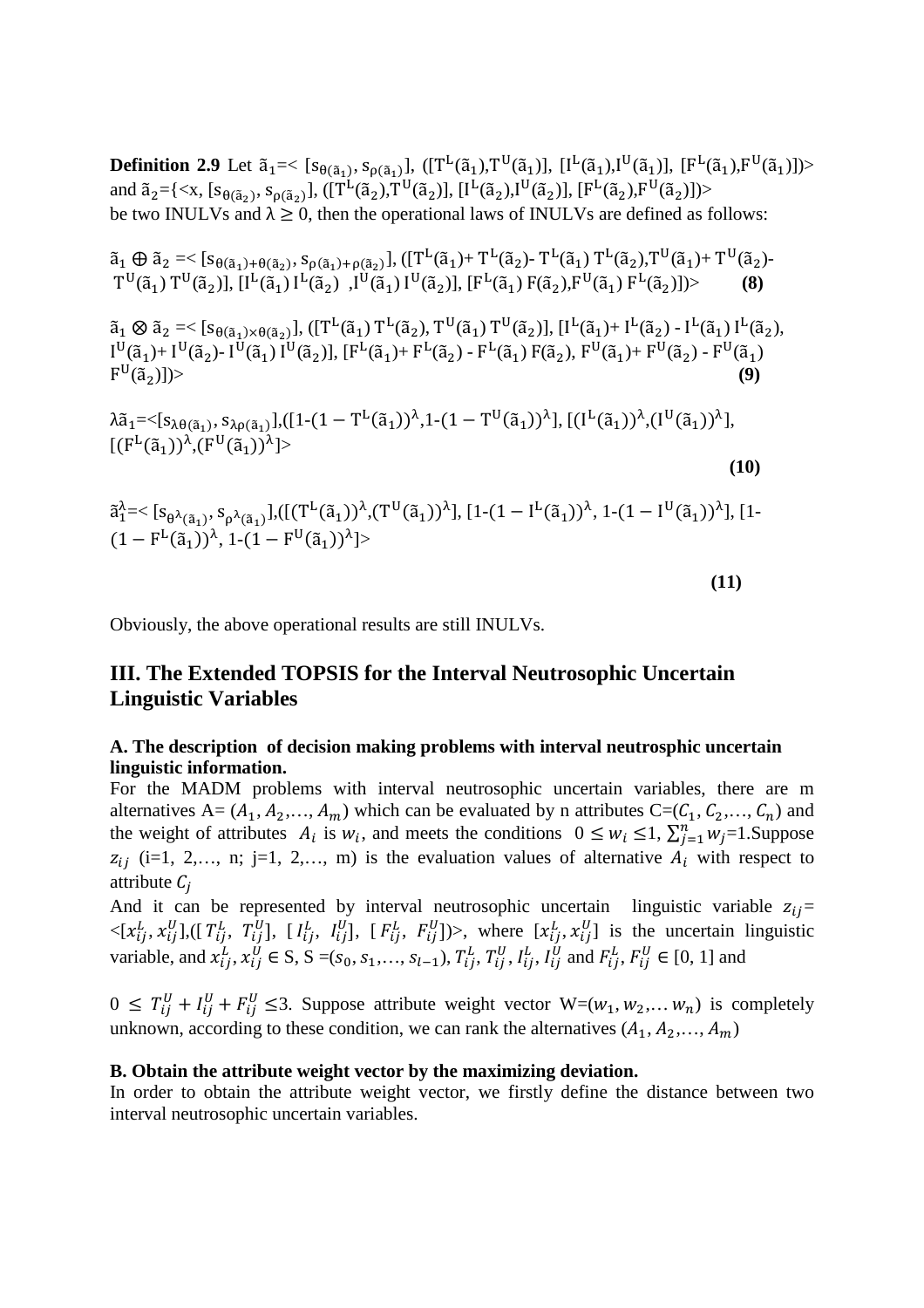#### **Definition 3.1**

Let  $\tilde{s}_1 = \langle [s_{a_1}, s_{b_1}], ([T_A^L, T_A^U], [I_A^L, I_A^U], [F_A^L, F_A^U]) \rangle, \tilde{s}_2 = \langle [s_{a_2}, s_{b_2}], ([T_B^L, T_B^U], [I_B^L, I_B^U],$  $[F_B^L, F_B^U]$ ) and  $\tilde{s}_3 = \langle [s_{a_3}, s_{b_3}], ([T_C^L, T_C^U], [I_C^L, I_C^U], [F_C^L, F_C^U]] \rangle$ , be any three interval neutrosophic uncertain linguistic variables, and  $\tilde{S}$  be the set of linguistic variables, f is a map, and  $f: \tilde{S} \times \tilde{S} \longrightarrow R$ . If  $d(\tilde{s}_1, \tilde{s}_2)$  meets the following conditions

(1)  $0 \leq d_{IVNS}(\tilde{s}_1, \tilde{s}_2) \leq 1, d_{IVNS}(\tilde{s}_1, \tilde{s}_1) = 0$ 

(2)  $d_{IVNS}(\tilde{S}_1, \tilde{S}_2) = d_{IVNS}(\tilde{S}_2, \tilde{S}_1)$ 

(3)  $d_{IVNS}(\tilde{S}_1, \tilde{S}_2) + d_{IVNS}(\tilde{S}_2, \tilde{S}_3) \ge d_{IVNS}(\tilde{S}_1, \tilde{S}_3)$ 

then  $d_{IVNS}$  ( $\tilde{s}_1$ ,  $\tilde{s}_2$ ) is called the distance between two interval valued neutrosophic variables  $\tilde{s}_1$ 

### **Definition 3.2:**

Let  $\tilde{s}_1 = \langle [s_{a_1}, s_{b_1}], ([T_A^L, T_A^U], [I_A^L, I_A^U], [F_A^L, F_A^U]] \rangle$ , and  $\tilde{s}_2 = \langle [s_{a_2}, s_{b_2}], ([T_B^L, T_B^U], [I_B^L, F_A^U]] \rangle$  $I_B^U$ ], [ $F_B^L$ ,  $F_B^U$ ])>, be any two interval neutrosophic uncertain linguistic variables ,then the Hamming distance between  $\tilde{s}_1$  and  $\tilde{s}_2$  can be defined as follows.

$$
d_{IVNS}(\tilde{s}_1, \tilde{s}_2) = \frac{1}{12(l-1)} (|a_1 \times T_A^L - a_2 \times T_B^L| + |a_1 \times T_A^U - a_2 \times T_B^U| + |a_1 \times I_A^L - a_2 \times I_B^L| + |a_1 \times T_A^L - a_2 \times T_B^U| + |a_1 \times T_A^L - a_2 \times T_B^L| + |a_1 \times T_A^L - b_2 \times T_B^L| + |b_1 \times T_A^L - b_2 \times T_B^L| + |b_1 \times T_A^U - b_2 \times T_B^U| + |b_1 \times T_A^L - b_2 \times T_B^U| + |b_1 \times T_A^L - b_2 \times T_B^U| + |b_1 \times T_A^L - b_2 \times T_B^U| + |b_1 \times T_A^L - b_2 \times T_B^U| + |b_1 \times T_A^L - b_2 \times T_B^U| + |b_1 \times T_A^L - b_2 \times T_B^U| + |b_1 \times T_A^L - b_2 \times T_B^U| + |b_1 \times T_A^L - b_2 \times T_B^U| + |b_1 \times T_A^L - b_2 \times T_B^U| + |b_1 \times T_A^L - b_2 \times T_B^U| + |b_1 \times T_A^L - b_2 \times T_B^U| + |b_1 \times T_A^L - b_2 \times T_B^L| + |b_1 \times T_A^L - b_2 \times T_B^L| + |b_1 \times T_A^L - b_2 \times T_B^L| + |b_1 \times T_A^L - b_2 \times T_B^L| + |b_1 \times T_A^L - b_2 \times T_B^L| + |b_1 \times T_A^L - b_2 \times T_B^L| + |b_1 \times T_A^L - b_2 \times T_B^L| + |b_1 \times T_A^L - b_2 \times T_B^L| + |b_1 \times T_A^L - b_2 \times T_B^L| + |b_1 \times T_A^L - b_2 \times T_B^L| + |b_1 \times T_A^L - b_2 \times T_B^L| + |b_1 \times T_A^L - b_2 \times T_B^L| + |b_1 \times T_A^L - b_2 \times T_B^L| + |b_1 \times T_A^L - b_2 \times T_B^L| + |
$$

the three conditions in definition 3.1

#### **Proof**

Obviously, the distance defined in (12) can meets the conditions (1) and (2) in definition 3.1 In the following, we will prove that the distance defined in (12) can also meet the condition (3) in definition 3.1

For any one interval neutrosophic uncertain linguistic variable  $\tilde{s}_3 = \langle [s_{a_3}, s_{b_3}], ([T_c^L, T_c^U],$  $[I_C^L, I_C^U], [F_C^L, F_C^U] \rangle$ ,

$$
d_{IVNS}(\tilde{s}_1, \tilde{s}_3) = \frac{1}{12(l-1)} (|a_1 \times T_A^L - a_3 \times T_C^L| + |a_1 \times T_A^U - a_3 \times T_C^U| + |a_1 \times I_A^L - a_3 \times I_C^L| + |a_1 \times T_A^L - a_3 \times T_C^L| + |a_1 \times T_A^L - a_3 \times F_C^L| + |b_1 \times T_A^L - b_3 \times T_C^L| + |b_1 \times T_A^U - b_3 \times T_C^U| + |b_1 \times I_A^L - b_3 \times I_C^L| + |b_1 \times I_A^L - b_3 \times I_C^L| + |b_1 \times I_A^L - b_3 \times I_C^L| + |b_1 \times I_A^L - b_3 \times F_C^L| + |b_1 \times F_A^L - b_3 \times F_C^L| + |b_1 \times F_A^L - b_3 \times F_C^L| + |b_1 \times T_A^U - b_3 \times T_C^U| + |b_1 \times T_A^L - a_2 \times T_B^L + a_2 \times T_B^L| + |a_1 \times T_A^U - a_2 \times T_B^U + a_2 \times T_B^U - a_3 \times T_C^U| + |a_1 \times I_A^L - a_2 \times I_B^L + a_2 \times I_B^L - a_3 \times I_C^L| + |a_1 \times I_A^U - a_2 \times I_B^U + a_2 \times I_B^U - a_3 \times I_C^U| + |a_1 \times F_A^L - a_2 \times F_B^L + a_2 \times F_B^L - a_3 \times F_C^L| + |a_1 \times F_A^U - a_2 \times F_B^U + a_2 \times F_B^U - a_3 \times F_C^U| + |b_1 \times T_A^L - b_2 \times T_B^L + b_2 \times T_B^L - b_3 \times T_C^L| + |b_1 \times T_A^U - b_2 \times T_B^U + b_2 \times T_B^U - b_3 \times T_C^U| + |b_1 \times I_A^L - b_2 \times I_B^L + b_2 \times I_B^L - a_3 \times F_C^L| + |b_1 \times T_A^L - b_2 \times T_B^L + b_2 \times T_B^L - a_3 \times F_C^L| + |b_1 \times T_A^
$$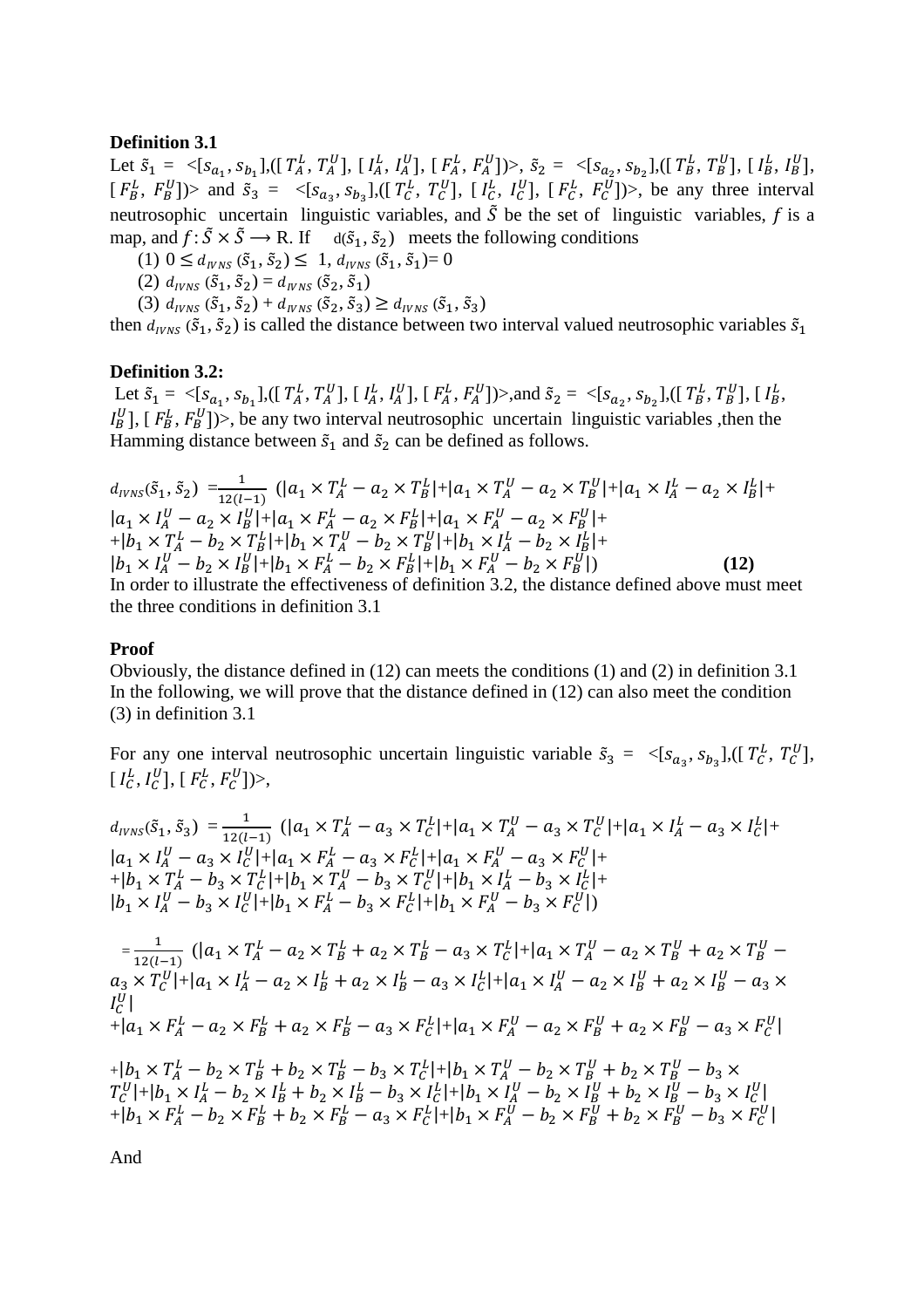$$
\frac{1}{12(1-1)}(\vert a_{1}\times T_{A}^{L} - a_{2}\times T_{B}^{L}\vert + \vert a_{2}\times T_{B}^{L} - a_{3}\times T_{C}^{L}\vert + \vert a_{1}\times T_{A}^{U} - a_{2}\times T_{B}^{U}\vert + \vert a_{2}\times T_{B}^{U} - a_{3}\times T_{C}^{U}\vert + \vert a_{1}\times I_{A}^{L} - a_{2}\times I_{B}^{L}\vert + \vert a_{2}\times I_{B}^{L} - a_{3}\times I_{C}^{L}\vert + \vert a_{1}\times I_{A}^{U} - a_{2}\times I_{B}^{U}\vert + \vert a_{2}\times I_{B}^{U} - a_{3}\times I_{C}^{U}\vert + \vert a_{1}\times T_{A}^{U} - a_{2}\times T_{B}^{U}\vert + \vert a_{2}\times T_{B}^{L} - a_{3}\times T_{C}^{U}\vert + \vert b_{1}\times T_{A}^{L} - b_{2}\times T_{B}^{L}\vert + \vert a_{1}\times F_{A}^{U} - a_{2}\times F_{B}^{U}\vert + \vert a_{2}\times F_{B}^{L} - a_{3}\times F_{C}^{U}\vert + \vert b_{1}\times T_{B}^{L} - b_{3}\times T_{C}^{L}\vert + \vert b_{1}\times T_{A}^{U} - b_{2}\times T_{B}^{U}\vert + \vert b_{2}\times T_{B}^{U} - b_{3}\times T_{C}^{U}\vert + \vert b_{1}\times T_{A}^{L} - b_{2}\times T_{B}^{L}\vert + \vert b_{2}\times T_{B}^{L} - b_{3}\times T_{C}^{U}\vert + \vert b_{1}\times T_{A}^{L} - b_{2}\times T_{B}^{L}\vert + \vert b_{1}\times T_{A}^{L} - b_{2}\times T_{B}^{U}\vert + \vert b_{2}\times T_{B}^{L} - b_{3}\times T_{C}^{U}\vert + \vert b_{1}\times T_{A}^{L} - b_{2}\times T_{B}^{L}\vert + \vert b_{1}\times T_{A}^{L} - b_{2}\times T_{B}^{U}\vert + \vert b_{1}\times T_{A}^{L} - a_{2}\times T_{B}^{U}\vert + \vert b_{1}\times T_{A}^{L} - a_{2}\times T_{B}^{U}\vert + \vert b_{1}\times T_{A}^{L} - a_{2}\times T_{B
$$

 $=d_{IVNS}(\tilde{S}_1, \tilde{S}_2) + d_{IVNS}(\tilde{S}_2, \tilde{S}_3)$ So,  $d_{IVNS}$  ( $\tilde{s}_1$ ,  $\tilde{s}_2$ ) +  $d_{IVNS}$  ( $\tilde{s}_2$ ,  $\tilde{s}_3$ )  $\geq d_{IVNS}$  ( $\tilde{s}_1$ ,  $\tilde{s}_3$ )

Especially, when  $T_A^L = T_A^U$ ,  $I_A^L = I_A^U$ ,  $F_A^L = F_A^U$ , and  $T_B^L = T_B^U$ ,  $I_B^L = I_B^U$ , and  $F_B^L = F_B^U$  the interval neutrosophic uncertain linguistic variables  $\tilde{s}_1$ ,  $\tilde{s}_2$  can be reduced to single valued uncertain linguistic variables. So the single valued neutrosophic uncertain linguistic variables are the special case of the interval neutrosophic uncertain linguistic variables.

Because the attribute weight is fully unknown, we can obtain the attribute weight vector by the maximizing deviation method. Its main idea can be described as follows. If all attribute values  $z_{ij}$  (j=1, 2,…, n) in the attribute  $C_j$  have a small difference for all alternatives, it shows that the attribute  $C_j$  has a small importance in ranking all alternatives, and it can be assigned a small attribute weight, especially, if all attribute values  $z_{ij}$  (j=1, 2,…,n) in the attribute  $C_j$  are equal, then the attribute  $C_j$  has no effect on sorting, and we can set zero to the weight of attribute  $C_j$ . On the contrary, if all attribute values  $z_{ij}$  (j=1, 2,…, n) in the attribute  $C_j$  have a big difference, the attribute  $C_j$  will have a big importance in ranking all alternatives, and its weight can be assigned a big value.

Here, based on the maximizing deviation method, we construct an optimization model to determine the optimal relative weights of criteria under interval neutrosophic uncertain linguistic environment. For the criterion  $C_i \in C$ , we can use the distance  $d(z_{ij}, z_{ki})$  to represent the deviation between attribute values  $z_{ij}$  and  $z_{kj}$ , and  $D_{ij} = \sum_{k=1}^m d(z_{ij}, z_{kj}) w_j$  can present the weighted deviation sum for the alternative  $A_i$  to all alternatives, then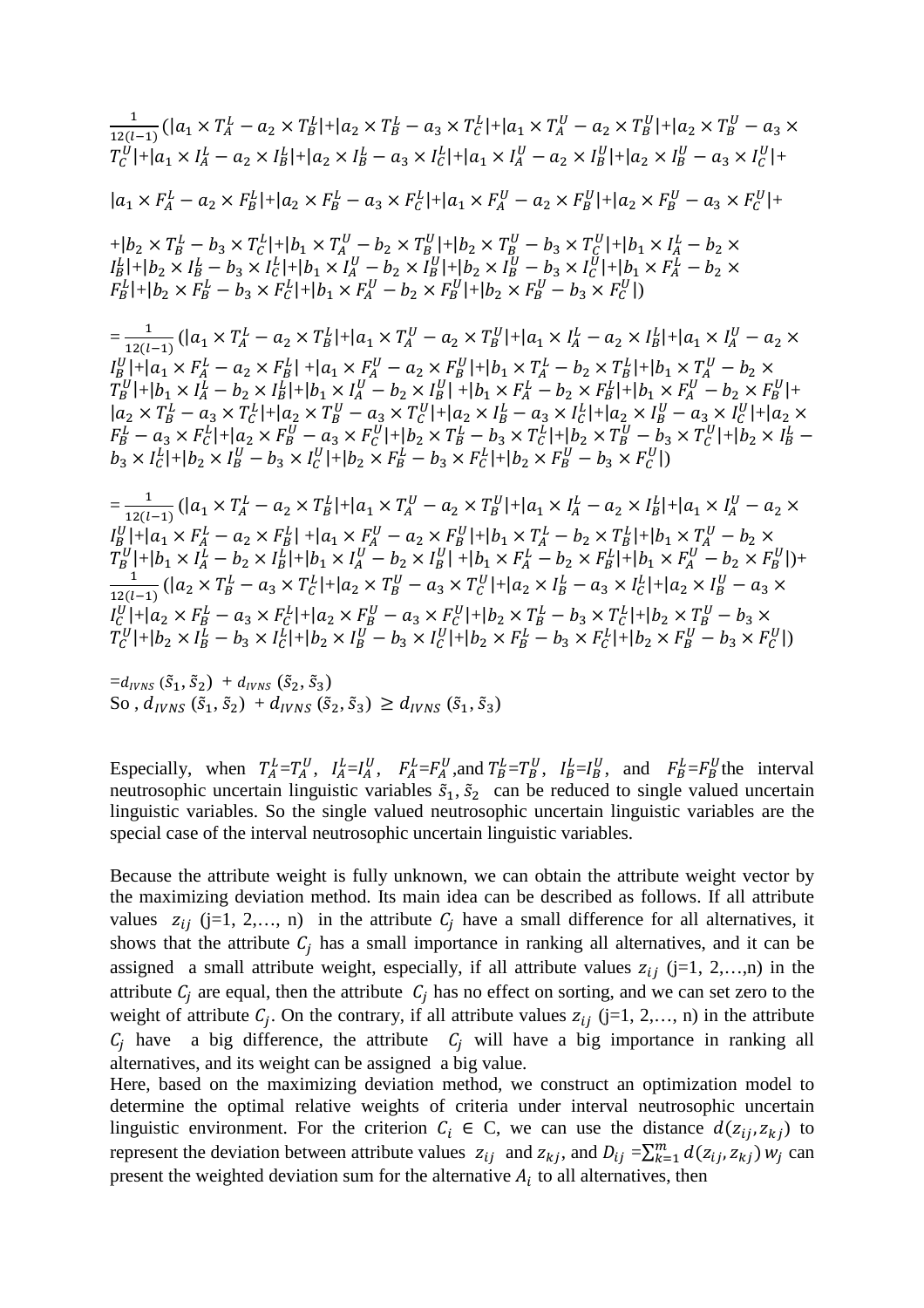$D_j$  ( $w_j$ )= $\sum_{i=1}^m D_{ij} (w_j) = \sum_{i=1}^m \sum_{k=1}^m d(z_{ij}, z_{kj}) w_j$  presents the weighted deviation sum for all alternatives,  $D(w_j) = \sum_{j=1}^n D_j(w_j) = \sum_{j=1}^n \sum_{i=1}^m \sum_{k=1}^m d(z_{ij}, z_{kj}) w_j$ , presents total weighted deviations for all alternatives with respect to all attributes.

Based on the above analysis, we can construct a non linear programming model to select the weight vector w by maximizing D (w), as follow:

$$
\begin{cases}\n\text{Max } \mathcal{D}(w_j) = \sum_{j=1}^n \sum_{i=1}^m \sum_{k=1}^m d(z_{ij}, z_{kj}) w_j \\
\text{s.t } \sum_{j=1}^n w_j^2, w_j \in [0, 1], j = 1, 2, ..., n\n\end{cases}
$$
\n(13)

Then we can build Lagrange multiplier function, and get

$$
L(w_j, \lambda) = \sum_{j=1}^n \sum_{i=1}^m \sum_{k=1}^m d(z_{ij}, z_{kj}) w_j + \lambda (\sum_{j=1}^n w_j^2 - 1)
$$
  
Let 
$$
\begin{cases} \frac{\partial L(w_j, \lambda)}{\partial w_j} = \sum_{i=1}^m \sum_{k=1}^m d(z_{ij}, z_{kj}) w_j + 2\lambda w_j = 0\\ \frac{\partial L(w_j, \lambda)}{\partial w_j} = \sum_{j=1}^n w_j^2 - 1 = 0 \end{cases}
$$

We can get

$$
\begin{cases}\n2\lambda = \sqrt{\sum_{j=1}^{n} \sum_{i=1}^{m} \sum_{k=1}^{m} d(z_{ij}, z_{kj}))^{2}} \\
w_{j} = \frac{\sum_{i=1}^{m} \sum_{k=1}^{m} d(z_{ij}, z_{kj})}{\sqrt{\sum_{j=1}^{n} \sum_{k=1}^{m} d(z_{ij}, z_{kj}))^{2}}\n\end{cases} (14)
$$

Then we can get the normalized attribute weight, and have

$$
w_j = \frac{\sum_{i=1}^m \sum_{k=1}^m d(z_{ij}, z_{kj})}{\sum_{j=1}^n \sum_{i=1}^m \sum_{k=1}^m d(z_{ij}, z_{kj})}
$$
(15)

### **C. The Extended TOPSIS Method for the Interval Neutrosophic Uncertain linguistic Information.**

The standard TOPSIS method can only process the real numbers, and cannot deal with the interval neutrosophic uncertain linguistic information. In the following, we will extend TOPSIS to process the interval neutrosophic uncertain linguistic variables. The steps are shown as follows

(1) Normalize the decision matrix

Considering the benefit or cost type of the attribute values, we can give the normalized matrix R= $(r_{ij})$ , where  $r_{ij} = \langle [r_{ij}^L, r_{ij}^U],], [T_{ij}^L, T_{ij}^U], [I_{ij}^L, I_{ij}^U], [F_{ij}^L, F_{ij}^U] \rangle$ . The normalization can be é made shown as follows.

(i) For benefit type,  
\n
$$
\begin{cases}\nr_{ij}^{L} = x_{ij}^{L}, r_{ij}^{U} = x_{ij}^{U} & \text{for } (1 \le i \le m, \ 1 \le j \le n) \\
\dot{T}_{ij}^{L} = T_{ij}^{L}, \ \dot{T}_{ij}^{U} = T_{ij}^{U}, \ \dot{I}_{ij}^{L} = I_{ij}^{L}, \ \dot{I}_{ij}^{U} = I_{ij}^{U}, \ \dot{F}_{ij}^{L} = F_{ij}^{L}, \dot{F}_{ij}^{U} = F_{ij}^{U} \\
\text{(ii) For cost type,}\n\end{cases}
$$
\n(16)

$$
\begin{cases}\n r_{ij}^L = \text{neg}(x_{ij}^U), r_{ij}^U = \text{neg}(x_{ij}^L) & \text{for } (1 \le i \le m, \ 1 \le j \le n) \\
 \dot{T}_{ij}^L = T_{ij}^L, \ \dot{T}_{ij}^U = T_{ij}^U, \ \dot{I}_{ij}^L = I_{ij}^L, \ \dot{I}_{ij}^U = I_{ij}^U, \ \ \dot{F}_{ij}^L = F_{ij}^L, F_{ij}^U = F_{ij}^U\n\end{cases}
$$
\n(17)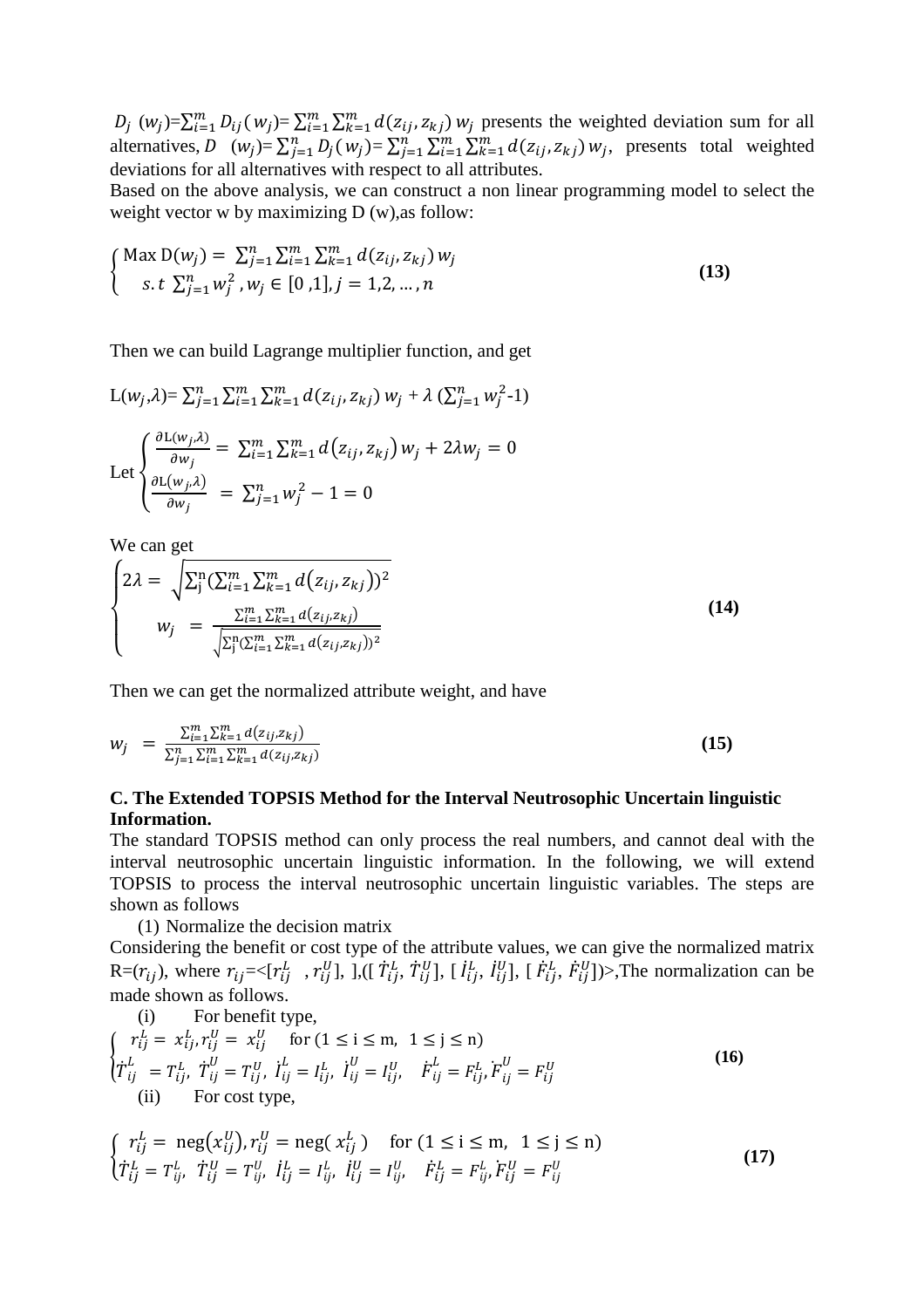(2) Construct the weighted normalize matrix  $Y=[y_{ij}]_{m\times n}$ 

ô < [ò<sup>55</sup> / , ò<sup>55</sup> <sup>K</sup> ], ], ([ õ 55 / , õ 55 <sup>K</sup> ], [ õ 55 / , õ 55 <sup>K</sup> ], [ õ 55 / , õ 55 <sup>K</sup> ]) > … < [ò<sup>55</sup> / , ò<sup>55</sup> <sup>K</sup> ], ], ([ õ 5[ / , õ 5[ <sup>K</sup> ], [ õ 5[ / , õ 5[ <sup>K</sup> ], [ õ 5[ / , õ 5[ <sup>K</sup> ]) > < [ò<sup>85</sup> / , ò<sup>85</sup> <sup>K</sup> ], ], ([ õ 85 / , õ 85 <sup>K</sup> ], [ õ 85 / , õ 85 <sup>K</sup> ], [ õ 85 / , õ 85 <sup>K</sup> ]) > … . < [ò8[ / , ò8[ <sup>K</sup> ], ], ([ õ 8[ / , õ 8[ <sup>K</sup> ], [ õ 8[ / , õ 8[ <sup>K</sup> ], [ õ 8[ / , õ 8[ <sup>K</sup> ]) > … < [òY[ / , òY[ <sup>K</sup> ], ], ([ õY[ / , õY[ <sup>K</sup> ], [ õY[ / , õY[ <sup>K</sup> ], [ õY[ / , õY[ <sup>K</sup> ]) > … … … < [òY[ / , òY[ <sup>K</sup> ], ], ([ õY[ / , õY[ <sup>K</sup> ], [ õY[ / , õY[ <sup>K</sup> ], [ õY[ / , õY[ <sup>K</sup> ]) >ù

#### Where

 $\begin{cases} y_{ij}^L = w_j r_{ij}^L, y_{ij}^U = w_j r_{ij}^U \\ \ddot{r}^L = 1 \end{cases}$  $\ddot{T}_{ij}^L = 1 - (1 - \dot{T}_{ij}^L)^{w_j}, \ddot{T}_{ij}^U = 1 - (1 - \dot{T}_{ij}^U)^{w_j}, \ddot{i}_{ij}^L = (\dot{i}_{ij}^L)^{w_j}, \ddot{i}_{ij}^U = (\dot{i}_{ij}^U)^{w_j}, \ \ddot{F}_{ij}^L = (\dot{F}_{ij}^L)^{w_j}, \ddot{F}_{ij}^U = (\dot{F}_{ij}^U)^{w_j}$  (18)

(3) Identify, the sets of the positive ideal solution  $Y^+ = (y_1^+, y_2^+, \dots, y_m^+)$  and the negative ideal solution  $Y^- = (y_1^-, y_2^-, \dots, y_m^-)$ , then we can get

# $Y^+ =$  $(\mathbf{y}_1^+, \mathbf{y}_2^+, ..., \mathbf{y}_m^+) = ( \langle y_1^{l+}, y_1^{l+} \rangle , ([\ddot{T}_1^{l+}, \ddot{T}_1^{l+}], [\ddot{I}_1^{l+}, \ddot{I}_1^{l+}], [\ddot{F}_1^{l+}, \ddot{F}_1^{l+}]) \rangle , \langle \rangle$  $[y_2^{L+}, y_2^{U+}]$ ,  $([T_2^{L+}, T_2^{U+}]$ ,  $[T_2^{L+}, T_2^{U+}]$ ,  $[F_2^{L+}, F_2^{U+}]$ ) >,...,  $\leq [y_n^{L+}, y_n^{U+}]$ ,  $([T_n^{L+}, T_n^{U+}]$ ,  $[T_n^{L+}, T_n^{U+}]$ ,  $[F_n^{L+}, F_n^{U+}]$ ) > (19)

 $Y^- = (y_1^-, y_2^-, \ldots, y_m^-) =$  $=[<[y_1^{L^-}, y_1^{U^-}] , ([\ddot{T}_1^{L^-}, \ddot{T}_1^{U^-}] , [\ddot{I}_1^{L^-}, \ddot{I}_1^{U^-}] , [\ddot{F}_1^{L^-}, \ddot{F}_1^{U^-}] )>,<\\>[y_2^{L^-}, y_2^{U^-}] , [[\ddot{T}_2^{L^-}, \ddot{T}_2^{U^-}] , [\ddot{I}_2^{L^-}, \ddot{I}_2^{U^-}] , [\ddot{F}_2^{L^-}, \ddot{F}_2^{U^-}] )>,...,<\\$  $[y_n^{L-}, y_n^{U-}], ([T_n^{L-}, T_n^{U-}], [T_n^{L-}, T_n^{U-}], [F_n^{L-}, F_n^{U-}$  $\binom{U-1}{n}$  > (20)

Where

$$
\begin{cases}\n y_j^{L+} = \max_i(y_{ij}^L), y_j^{U+} = \max_i(y_{ij}^U), \\
 \ddot{T}_j^{L+} = \max_i(\ddot{T}_{ij}^L), \ddot{T}_j^{U+} = \min_i(\ddot{T}_{ij}^L), \ddot{T}_j^{U+} = \min_i(\ddot{T}_{ij}^U), \ddot{F}_j^{L+} = \min_i(\ddot{F}_{ij}^U), \ddot{F}_j^{U+} = \min_i(\ddot{F}_{ij}^U), \\
 y_j^{L-} = \min_i(y_{ij}^L), y_j^{U-} = \min_i(y_{ij}^U), \\
 \ddot{T}_j^{L-} = \min_i(\ddot{T}_{ij}^L), \ddot{T}_j^{U-} = \max_i(\ddot{T}_{ij}^L), \ddot{T}_j^{U-} = \max_i(\ddot{T}_{ij}^U), \ddot{F}_j^{L-} = \max_i(\ddot{F}_{ij}^L), \ddot{F}_j^{U-} = \max_i(\ddot{F}_{ij}^U), \\
 (21)\n\end{cases}
$$

(4) Obtain the distance between each alternative and the positive ideal solution, and between each alternative and the negative ideal solution, then we can get

$$
D^+ = (d_1^+, d_2^+, \dots, d_m^+)
$$
  

$$
D^- = (d_1^-, d_2^-, \dots, d_m^-)
$$
 (22)

Where,

$$
\begin{cases} d_i^+ = \left[ \sum_{j=1}^n (d(y_{ij}, y_j^+))^2 \right]^{\frac{1}{2}} \\ d_i^- = \left[ \sum_{j=1}^n (d(y_{ij}, y_j^-))^2 \right]^{\frac{1}{2}} \end{cases}
$$
 (23)

Where ,  $d(y_{ij}, y_j^+)$  is the distance between the interval valued neutrosophic uncertain linguistic variables  $y_{ij}$  and  $y_j^+$  and  $d(y_{ij}, y_j^-)$  is the distance between the interval valued neutrosophic uncertain linguistic variables  $y_{ij}$  and  $y_j^-$  which can be calculated by (12)

(5) Obtain the closeness coefficients of each alternative to the ideal solution, and then we can get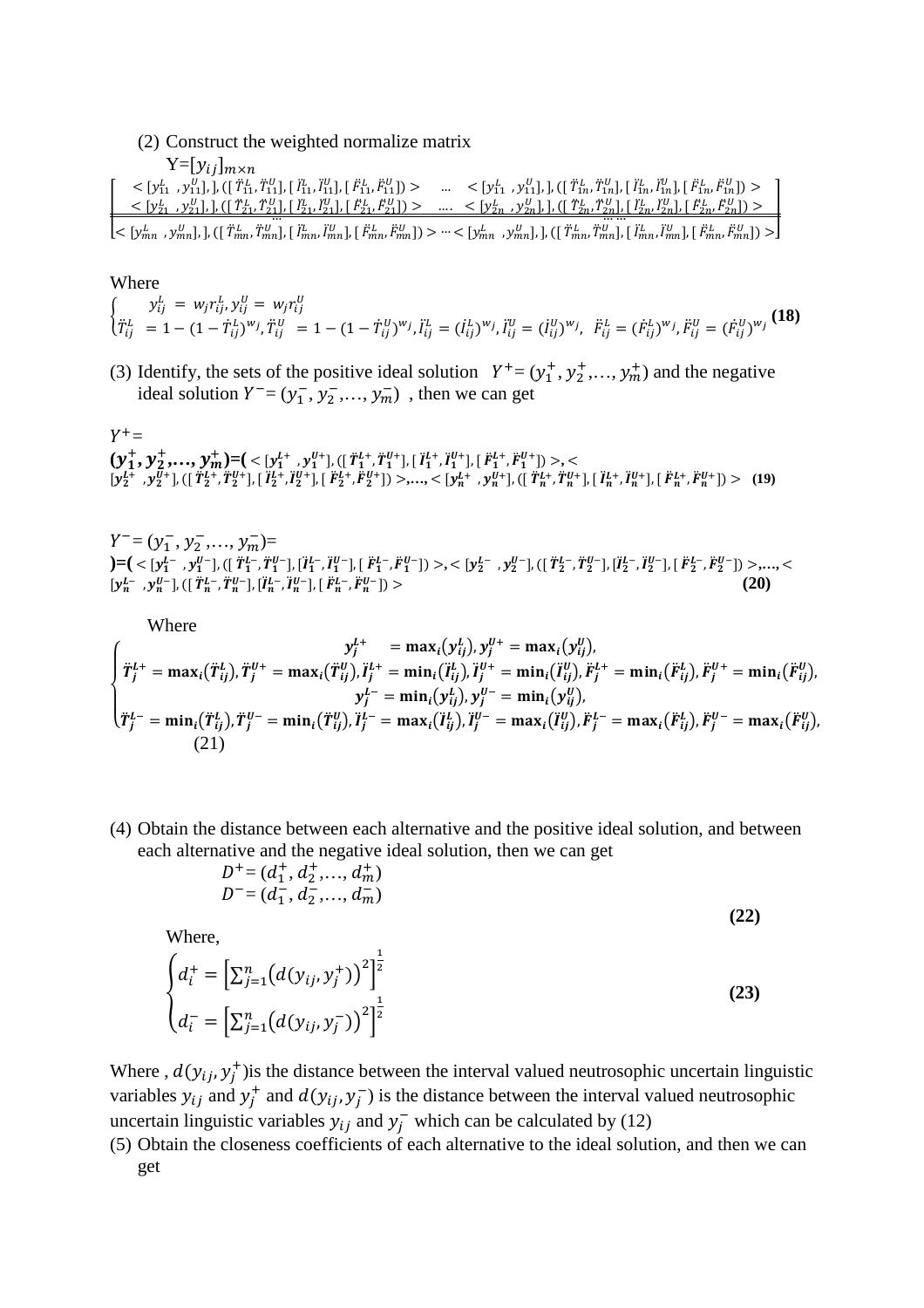$$
cc_i = \frac{d_i^+}{d_i^+ + d_i^-} \quad (i = 1, 2, \dots, m)
$$
 (24)

#### (6) Rank the alternatives

According to the closeness coefficient above, we can choose an alternative with minimum  $cc_i$ or rank alternatives according to  $cc_i$  in ascending order

#### **IV. An illustrative example**

In this part, we give an illustrative example adapted from J. Ye [20] for the extended TOPSIS method to multiple attribute decision making problems in which the attribute values are the interval neutrosophic uncertain linguistic variables.

Suppose that an investment company, wants to invest a sum of money in the best option. To invest the money, there is a panel with four possible alternatives: (1)  $A_1$  is car company; (2)  $A_2$  is food company; (3)  $A_3$  is a computer company; (4)  $A_4$  is an arms company. The investement company must take a decision according to the three attributes: (1)  $C_1$  is the risk; (2)  $C_2$  is the growth; (3)  $C_3$  is a the environmental impact. The weight vector of the attributes is  $\omega = (0.35, 0.25, 0.4)^T$ . The expert evaluates the four possible alternatives of A<sub>i</sub> (i=1,2,3,4) with respect to the three attributes of  $C_j$  (i=1,2,3), where the evaluation information is expressed by the form of INULV values under the linguistic term set  $S = \{s_0 =$ extremely poor,  $s_1$ =very poor,  $s_2$ = poor,  $s_3$ = medium,  $s_4$ = good,  $s_5$ = very good,  $s_6$ = extermely good}.

The evaluation information of an alternative  $A_i$  (i=1, 2, 3) with respect to an attribute  $C_j$  (j=1, 2, 3) can be given by the expert. For example, the INUL value of an alternative  $A_1$  with respect to an attribute  $C_1$  is given as  $\langle [s_4, s_5], (0.4, 0.5], [0.2, 0.3], [0.3, 0.4] \rangle$  by the expert, which indicates that the mark of the alternative  $A_1$  with respect to the attribute  $C_1$  is about the uncertain linguistic value  $[s_4, s_5]$  with the satisfaction degree interval [0.4 ,0.5], indeterminacy degree interval [0.2, 0.3], and dissatisfaction degree interval [0.3, 0.4]. similarly, the four possible alternatives with respect to the three attributes can be evaluated by the expert, thus we can obtain the following interval neutrosophic uncertain linguistic decision matrix:

 $(R)_{m \times n}$ =

|                                   | $<$ ([s <sub>4</sub> , s <sub>5</sub> ], ([0.4, 0.5], [0.2, 0.3], [0.3, 0.4]) > | $\lt$ ([ $S_{5}$ ,        | $s_6$ , $(0.4, 0.6)$ , $(0.1, 0.2)$ , $(0.2, 0.4)$                              |                   | $<$ ([s <sub>4</sub> , s <sub>5</sub> ], ([0.2, 0.3], [0.1, 0.2], [0.5, 0.6]) > |
|-----------------------------------|---------------------------------------------------------------------------------|---------------------------|---------------------------------------------------------------------------------|-------------------|---------------------------------------------------------------------------------|
| $\leq$ ( $ s_{5}$ ,               | $s6$ , ([0.5, 0.7], [0.1, 0.2], [0.2, 0.3]) >                                   |                           | $<$ ([ $S_4, S_5$ ], ([0.6, 0.7], [0.1, 0.2], [0.2, 0.3]) >                     | $<$ (  $S_4$ )    | $s_5$ , $(0.5, 0.7)$ , $(0.2, 0.2)$ , $(0.1, 0.2)$                              |
| $\mathsf{I}$ < ([s <sub>5</sub> , | $s6$ , ([0.3, 0.5], [0.1, 0.2], [0.3, 0.4]) >                                   |                           | $<$ ([s <sub>4</sub> , s <sub>5</sub> ], ([0.5, 0.6], [0.1, 0.3], [0.3, 0.4]) > | $<$ (   $S_{A}$ ) | $s_4$ , $($ [0.5, 0.6 ], [0.1, 0.3 ], [0.1, 0.3 ]) >                            |
| $I<$ ([ $s_3$ ,                   | $s_4$ , ([0.7, 0.8], [0.0, 0.1], [0.1, 0.2]) >                                  | $\leq$ (Is <sub>2</sub> . | $s_4$ , ([0.5, 0.7,], [0.1, 0.2,], [0.2, 0.3,]) >                               |                   | $<$ ([s <sub>5</sub> , s <sub>6</sub> ], ([0.3, 0.4], [0.1, 0.2], [0.1, 0.2]) > |

#### **A. Decision steps**

To get the best an alternatives, the following steps are involved:

**Step 1:** Normalization

Because the attributes are all the benefit types, we don't need the normalization of the decision matrix X

**Step 2:** Determine the attribute weight vector W, by formula (24), we can get  $W_1 = 0.337$ ,  $W_2 = 0.244$ ,  $W_3 = 0.379$ 

Step 3: Construct the weighted normalized matrix, by formula (18), we can get

 $\mathbf{Y} = \begin{bmatrix} \langle (s_{1,508}, s_{1,885}), (10.175, 0.229), (0.545, 0.635), (10.635, 0.708 \end{bmatrix}) \rangle \\ \langle (s_{1,885}, s_{2,262}), (10.229, 0.365 \}, [0.42, 0.545], [0.545, 0.635]) \rangle \\ \langle (s_{1,885}, s_{2,262}), (10.229, 0.365 \}, [0.42, 0.545], [0.545, 0.635]) \rangle \\ \langle (s_{1$  $\langle$  ([ $s_{1.885}, s_{2.262}$ ], ([0.229, 0.365 ], [0.42, 0.545 ], [0.545, 0.635 ])  $>$   $\langle$  ([ $s_{0.98}, s_{1.225}$ ], ([0.201, 0.255 ], [0.570, 0.675 ], [0.675, 0.745 ])  $>$  $<$  ([ $s_{1.885}$ ,  $s_{2.262}$ ], ([0.125, 0.23 ], [0.42, 0.545 ], [0.635, 0.708 ])  $>$  $<$  ([ $s_{1.131}$ ,  $s_{1.508}$ ], ([0.364, 0.455 ], [0.0, 0.42 ], [0.42, 0.545 ])  $>$  $<$  ([ $s_{0.98}, s_{1.225}$ ], ([0.156, 0.201 ], [0.570, 0.745 ], [0.745, 0.800 ])  $>$  $<$  ([ $s_{0.735}$ ,  $s_{0.98}$ ], ([0.156, 0.255 ], [0.570, 0.674 ], [0.675, 0.745 ])  $>$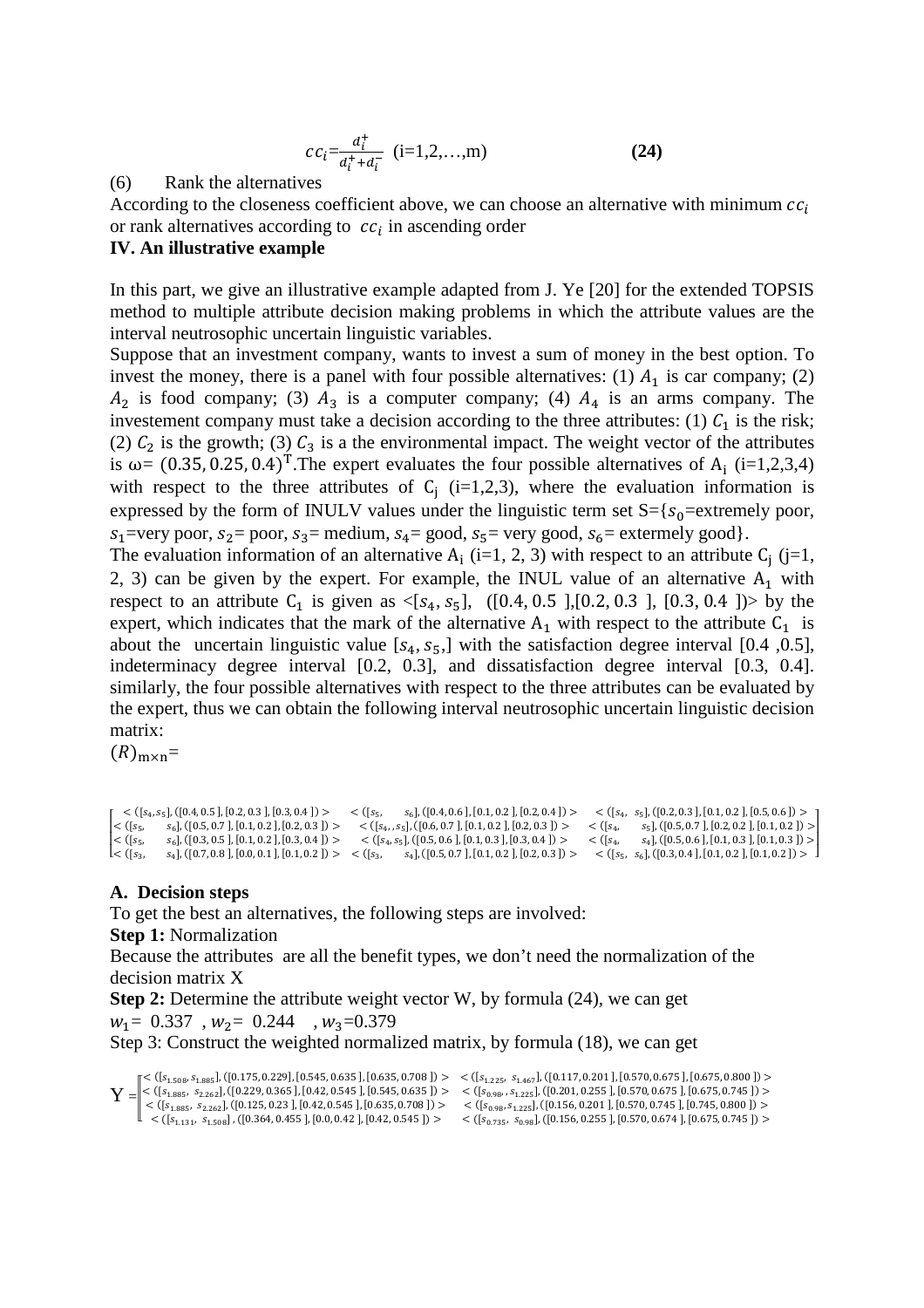$<$  ([ $s_{1.508}, s_{1.885}$ ], ([0.081, 0.126], [0.420, 0.545 ], [0.77, 0.825 ]) >  $\langle$  ([ $s_{1.508}$ ,  $s_{1.885}$ ], ([0.231, 0.365], [0.545, 0.545], [0.420, 0.545])  $>$  $\langle$  ([ $s_{1.508}, s_{1.508}$ ], ([0.231, 0.292 ], [0.420, 0.635 ], [0.420, 0.635 ]) >  $<([s<sub>1.885</sub>, s<sub>2.262</sub>],[[0.126, 0.175],[0.420, 0.545],[0.420, 0.545]])>$ 

**Step 4:** Identify the sets of the positive ideal solution  $Y^+ = (y_1^+, y_2^+, y_3^+)$  and the negative ideal solution  $Y = (y_1^-, y_2^-, y_3^-)$ , by formulas (19)- (21), we can get then we can get

 $Y^+ = \left( \langle \left( [s_{1.885}, s_{2.262}], \left( [0.365, 0.455], [0, 0.42], [0.42, 0.545] \right) \right) \rangle \right)$  $, < (s_{1,225}, s_{1,47}], (s_{1,201}, 0.255], [0.569, 0.674], [0.674, 0.745])$  $\langle$  ([ $S_{1.885}, S_{2.262}$ ], ([0.230, 0.365], [0.420, 0.545], [0.420, 0.545]) >)

 $Y^- = \left( \langle \left[ s_{1,131}, s_{1.508} \right], \left( \left[ 0.126, 0.230 \right], \left[ 0.545, 0.635 \right], \left[ 0.635, 0.708 \right] \right) \rangle, \langle \rangle$  $([s_{0.735}, s_{0.98}], ([0.117, 0.201], [0.569, 0.745], [0.745, 0.799]) >$  $\langle$  ([ $s_{1.508}, s_{1.508}$ ], ([0.081, 0.126], [0.545, 0.635], [0.770, 0.825]) >)

**Step 5:** Obtain the distance between each alternative and the positive ideal solution, and between each alternative and the negative ideal solution, by formulas (22)-(23), we can get  $D^+$  = (0.402, 0.065, 0.089, 0.066)

 $D^-$  = (0.052, 0.073, 0.080, 0.065)

**Step 6:** Calculate the closeness coefficients of each alternative to the ideal solution, by formula (24) and then we can get

 $cc_i = (0.885, 0.472, 0.527, 0.503)$ 

**Step 7**: Rank the alternatives

According to the closeness coefficient above, we can choose an alternative with minimum to  $cc_i$  in ascending order. We can get

$$
A_2 \ge A_4 \ge A_3 \ge A_1
$$

So, the most desirable alternative is  $A_2$ 

# **V-Comparison analysis with the existing interval neutrosophic uncertain linguistic multicriteria decision making method.**

Recently, J. Ye [20] developed a new method for solving the MCDM problems with interval neutrosophic uncertain linguistic information. In this section, we will perform a comparison analysis between our new method and the existing method, and then highlight the advantages of the new method over the existing method.

(1) Compared with method proposed proposed by J. Ye [20], the method in this paper can solve the MADM problems with unknown weight, and rank the alternatives by the closeness coefficients. However, the method proposed by J. Ye [20] cannot deal with the unknown weight It can be seen that the result of the proposed method is same to the method proposed in [20].

(2) Compared with other extended TOPSIS method

Because the interval neutrosophic uncertain linguistic variables are the generalization of interval neutrosophic linguistic variables (INLV), interval neutrosophic variables (INV),and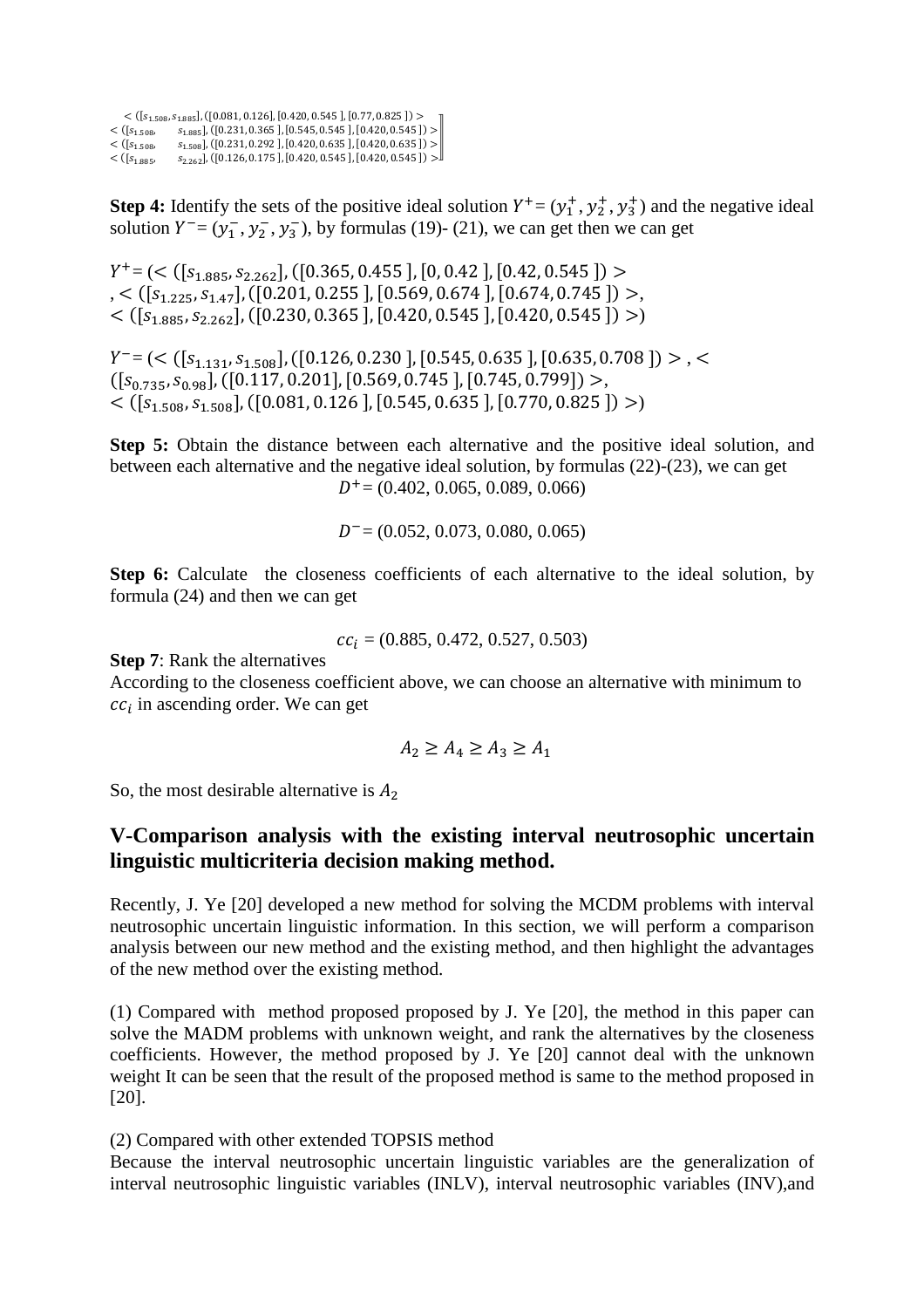intuitionistic uncertain linguistic variable. Obviously, the extended TOPSIS method proposed by J. Ye [19], Z. Wei [54], Z. Zhang and C. Wu [3], are the special cases of the proposed method in this paper.

In a word, the method proposed in this paper is more generalized. At the same time, it is also simple and easy to use.

### VI**-Conclusion**

In real decision making, there is great deal of qualitative information which can be expressed by uncertain linguistic variables. The interval neutrosophic uncertain linguistic variables were produced by combining the uncertain linguistic variables and interval neutrosophic set, and could easily express the indeterminate and inconsistent information in real world. TOPSIS had been proved to be a very effective decision making method and has been achieved more and more extensive applications. However, the standard TOPSIS method can only process the real numbers. In this paper, we extended TOPSIS method to deal with the interval neutrosophic uncertain linguistic variables information, and proposed an extended TOPSIS method with respect to the MADM problems in which the attribute values take the form of the interval neutrosophic and attribute weight unknown. Firstly, the operational rules and properties for the interval neutrosophic uncertain linguistic variables were presented. Then the distance between two interval neutrosophic uncertain linguistic variables was proposed and the attribute weight was calculated by the maximizing deviation method, and the closeness coefficient to the ideal solution for each alternative used to rank the alternatives. Finally, an illustrative example was given to illustrate the decision making steps, and compared with the existing method and proved the effectiveness of the proposed method. However, we hope that the concept presented here will create new avenue of research in current neutrosophic decision making area.

### **References**

- [1] A. Kharal, A Neutrosophic Multicriteria Decision Making Method, New Mathematics and Natural Computation, Creighton University, USA, 2013.
- [2] A.Q. Ansaria, R. Biswas and S. Aggarwal, Neutrosophic classifier: An extension of fuzzy classifer, Applied Soft Computing 13 (2013) 563-573.
- [3] C.L. Hwang, K. S. Yoon, Multiple attribute decision making:Methods and applications,Berlin:Springer verlag,1984.
- [4] D. Rabounski, F. Smarandache, L. Borissova, Neutrosophic Methods in General Relativity, Hexis, (2005).
- [5] G. Lee, K. S. Jun, E. S. Chung, "Robust spatial flood vulnerability assessment for han river using TOPSIS with  $\alpha$  –cut level set", Expert Systems with Applications, vol.41,no2,(2014)644-654.
- [6] F. G. Lupiáñez, On neutrosophic topology, Kybernetes, 37/6, (2008) 797-800.
- [7] F. Smarandache, A Unifying Field in Logics. Neutrosophy: Neutrosophic Probability, Set and Logic. Rehoboth: American Research Press, (1998).
- [8] H. Wang, F. Smarandache, Y. Zhang, and R. Sunderraman, Single valued Neutrosophic Sets, Multisspace and Multistructure 4 (2010) 410-413.
- [9] H. Wang, F. Smarandache, Y. Zhang, and R. Sunderraman, Interval Neutrosophic Sets and Logic: Theory and Applications in Computing, Hexis, Phoenix, AZ, (2005).
- [10] I. Deli and S. Broumi, Neutrosophic multisets and its application in medical diagnosis, 2014, (submitted)
- [11] I. Deli, Interval-valued neutrosophic soft sets and its decision making http://arxiv.org/abs/1402.3130.
- [12] I. Deli, S. Broumi, Neutrosophic soft sets and neutrosophic soft matrices based on decision making,http://arxiv:1404.0673.
- [13] I. Deli, Y. Toktas, S. Broumi, Neutrosophic Parameterized Soft relations and Their Application, Neutrosophic Sets and Systems, Vol. 4, (2014) 25-34
- [14] J. Ye, Similarity measure between interval neutrosophic sets and their applications in multiciteria decision making ,journal of intelligent and fuzzy systems 26,(2014) 165-172.
- [15] J. Ye, Multiple attribute group decision –making method with completely unknown weights based on similarity measures under single valued neutrosophic environment, journal of intelligent and Fuzzy systems,2014,DOI:10.3233/IFS-141252.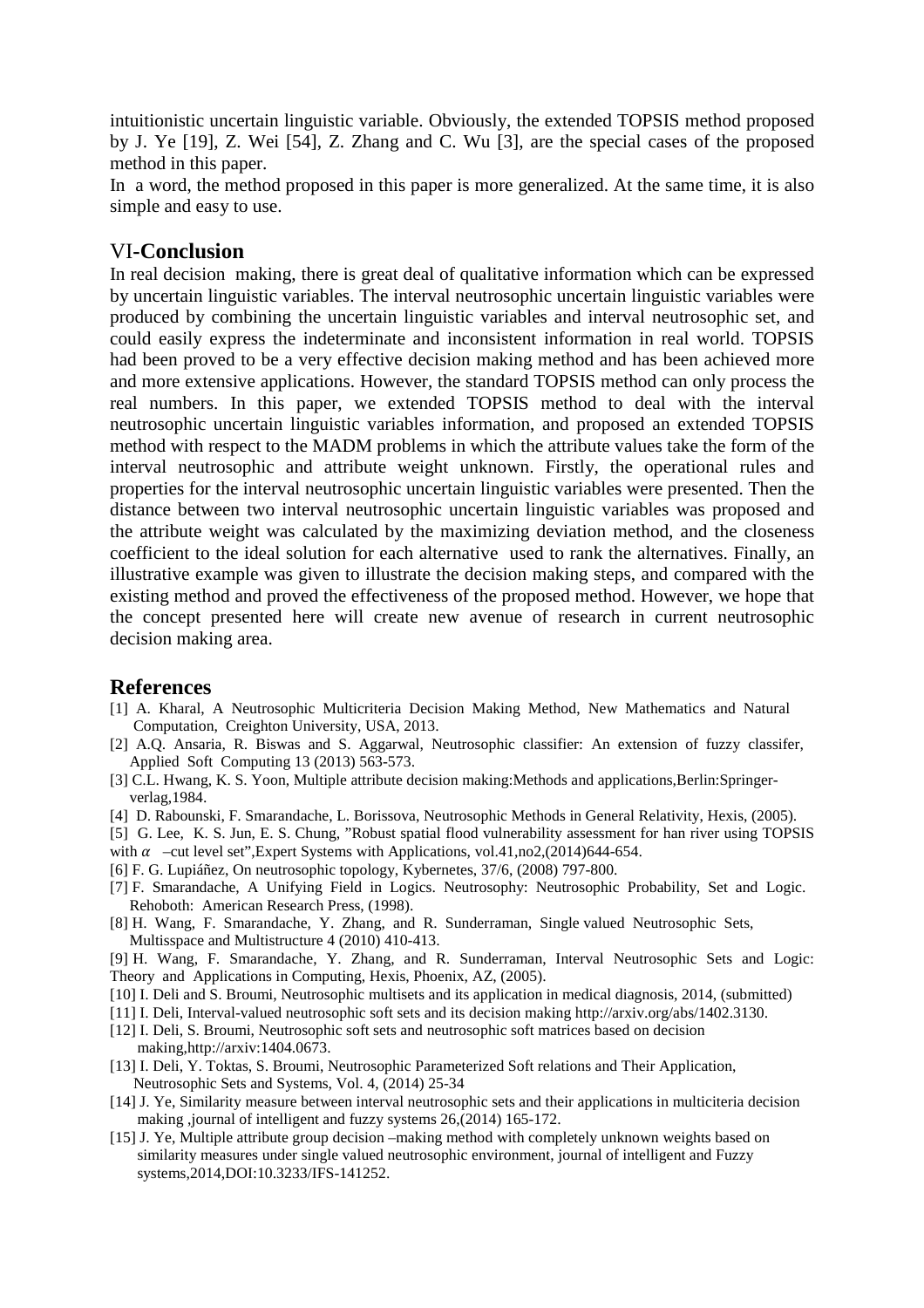- [16] J. Ye, single valued neutrosophic cross-entropy for multicriteria decision making problems, Applied Mathematical Modelling,38, (2014) 1170-1175.
- [17] J. Ye, single valued neutrosophic minimum spanning tree and it clustering method, Journal of intelligent Systems 23(3), (2014)311-324.
- [18] J.Ye, Multicriteria decision-making method using the correlation coefficient under single-valued neutrosophic environment. International Journal of General Systems, Vol. 42, No. 4,(2013) 386–394, http://dx.doi.org/10.1080/03081079.2012.761609.
- [19] J. Ye, Some aggregation operators of interval neutrosophic linguistic numbers for multiple attribute decision making, Journal of Intelligent and Fuzzy System (2014) -, DOI:10.3233/IFS-141187
- [20] J. Ye, Multiple attribute decision making based on interval neutrosophic uncertain linguistic variables, Neural Computing and Applications,2014,(submitted)
- [21] J. Ye, A Multicriteria decision-making method using aggregation operators for simplified neutrosophic sets,Journal of Intelligent and Fuzzy System (2013) -, DOI:10.3233/IFS-130916.
- [22] K. Atanassov, More on intuitionistic fuzzy sets, Fuzzy Sets and Systems Vol 33,no.5,(1989) 37-46.
- [23] K. Atanassov, Gargov, interval –valued intuitionistic fuzzy sets, Fuzzy Sets and Systems 31 (1989) 343- 349.
- [24] K. Atanassov, Operators over interval –valued intuitionistic fuzzy sets, Fuzzy Sets and Systems 64 (1994) 159-174.
- [25] L.A. Zadeh, Fuzzy sets, Information and control, Vol8 (1965) 338-356.
- [26] L. Zeng, Expected value method for fuzzy multiple attribute decision making,Tsinghua Science and Technology,11,(2006) 102-106.
- [27] L. Peide, Y. Li, Y. Chen, Some Generalized Neutrosophic number Hamacher Aggregation Operators and Their Application to Group Decision Making, International Journal of Fuzzy Systems,Vol,16,No.2,(2014) 212-255.
- [28] M. Arora, R. Biswas and U.S. Pandy, Neutrosophic Relational Database Decomposition, International Journal of Advanced Computer Science and Applications, 2(8) (2011) 121-125.
- [29] M. Arora and R. Biswas, Deployment of Neutrosophic Technology to Retrieve Answers for Queries Posed in Natural Language, in 3rdInternational Conference on Computer Science and Information Technology, (2010) 435-439.
- [30] P. Chi, L. Peid, An Extended TOPSIS Method for the Multiple Attribute Decision Making Problems Based on Interval Neutrosophic, Neutrosophic Sets and Systems, 1 (2013) 63-70.
- [31] P. Liu, Y. Wang ,Multiple attribute decision-making method based on single-valued neutrosophic normalized weighted Bonferroni mean, Neural Computing and Applications,2014
- [32] P. Biswas, S.Paramanik, B. C. Giri, A New Methodology for neutrosophic Multi-attribute Decision
- Making with unknown weight Information, Neutrosophic Sets and Systems, Vol 3,(2014) 44-54.
- [33] P. K. Maji, Neutrosophic Soft Set, Annals of Fuzzy Mathematics and Informatics, Vol 5, No. 1, ISSN: 2093-9310, ISSN: 2287-623.
- [34] P.D. Liu, Y. Su, "The extended TOPSIS based on trapezoid fuzzy linguistic variables», Journal of Convergence Information Technology,Vol.5,No.4,(2010) 38-53.
- [35] R. Sahin and A. Kucuk, Generalized Neutrosophic Soft Set and its Integration to Decision Making Problem, Appl. Math. Inf. Sci. 8(6) (2014) 2751-2759
- [36] R. Şahin and A. Küçük, On Similarity and Entropy of Neutrosophic Soft Sets, Journal of Intelligent and Fuzzy 17 Systems, DOI: 10.3233/IFS-141211.
- [37] S. Aggarwal, R. Biswas and A. Q. Ansari, Neutrosophic Modeling and Control, Computer and Communication Technology (2010) 718-723.
- [38] S. Broumi and F. Smarandache, Intuitionistic Neutrosophic Soft Set, Journal of Information and Computing Science, England, UK, 8(2) (2013) 130-140.
- [39] S. Broumi, Generalized Neutrosophic Soft Set, International Journal of Computer Science, Engineering and Information Technology, 3(2) (2013) 17-30.
- [40] S. Broumi, F. Smarandache, Correlation Coefficient of Interval Neutrosophic set, Periodical of Applied Mechanics and Materials, Vol. 436, 2013, with the title Engineering Decisions and Scientific Research in Aerospace, Robotics, Biomechanics, Mechanical Engineering and Manufacturing; Proceedings of the International Conference ICMERA, Bucharest, October 2013.
- [41] S. Broumi, F. Smarandache, Several Similarity Measures of Neutrosophic Sets, Neutrosophic Sets and Systems, 1, (2013) 54-62.
- [42] S. Broumi, I. Deli, and F. Smarandache, Relations on Interval Valued Neutrosophic Soft Sets, Journal of New Results in Science, 5 (2014) 1-20
- [43] S. Broumi, F. Smarandache, More on Intuitionistic Neutrosophic Soft Sets, Computer Science and Information Technology 1(4)(2013) 257-268, DOI: 10.13189/csit.2013.010404.
- [44] S. Broumi, I. Deli, F. Smarandache, Neutrosophic Parametrized Soft Set theory and its decision